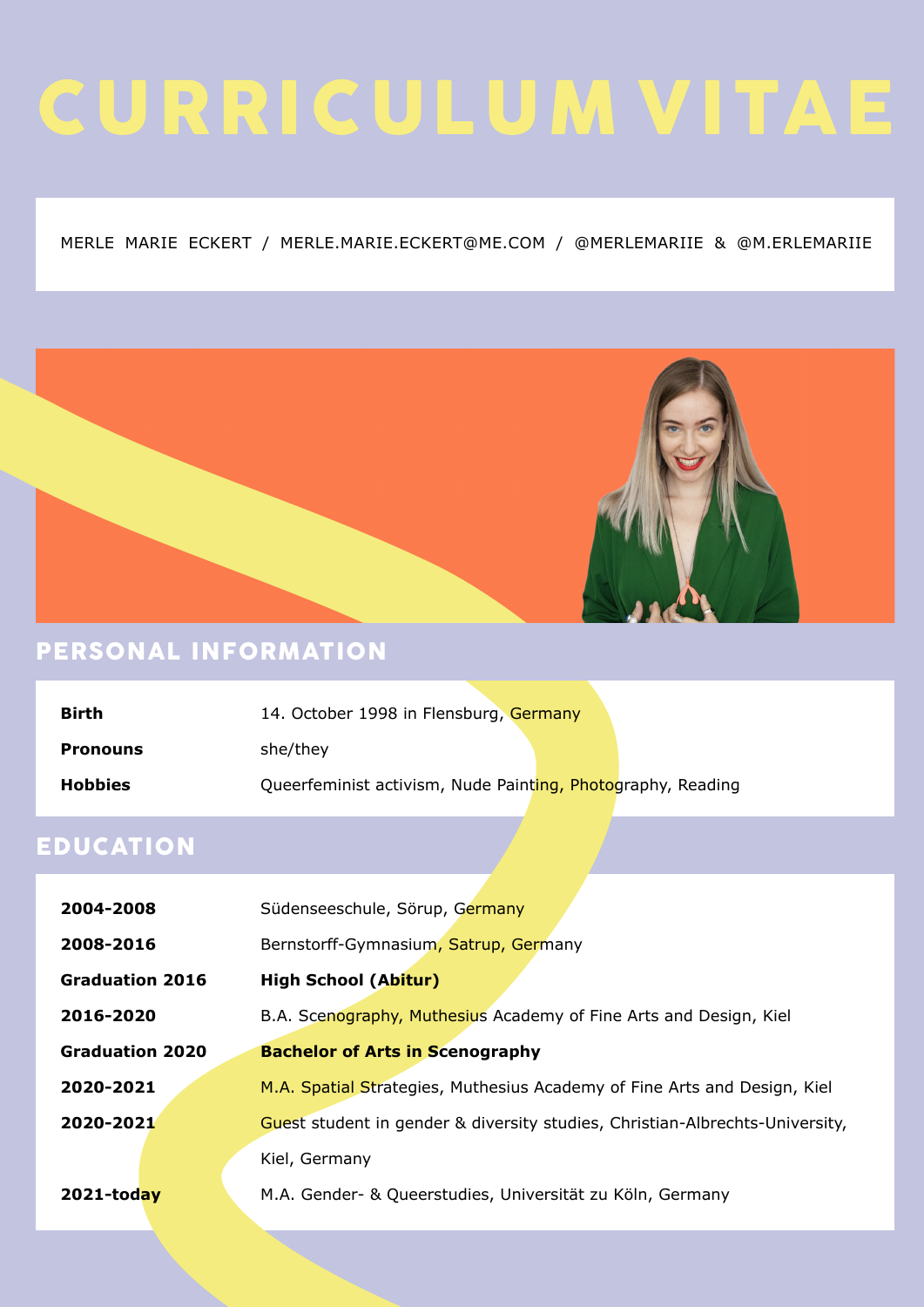#### LANGUAGES

| German         | Mother tongue            |
|----------------|--------------------------|
| <b>English</b> | Full working proficiency |
| <b>French</b>  | Elementary proficiency   |
| <b>Danish</b>  | Elementary proficiency   |

## PROGRAM SKILLS

| <b>Adobe Photoshop</b> advanced | <b>Adobe Premiere</b> basic knowledge    | <b>Vectorworks</b> advanced | <b>Rhinoceros</b> advanced             |
|---------------------------------|------------------------------------------|-----------------------------|----------------------------------------|
| <b>Adobe Indesign advanced</b>  | <b>Adobe Illustrator</b> basic knowledge | <b>Cinema 4D</b> advanced   | <b>HTML &amp; CSS3</b> basic knowledge |

## WORKING EXPERIENCE

| <b>September 2012</b>     | Internship at Trendwerk Photography in Flensburg, Germany                         |
|---------------------------|-----------------------------------------------------------------------------------|
| <b>March 2015</b>         | Internship at architecture office Hofmann in Flensburg, Germany                   |
| 2013-2019                 | Part-time job as a waitress at Landgasthaus Bönstrup, Germany                     |
| 2014-2015                 | Part-time job as a temporary worker at Douglas, Flensburg, Germany                |
| 2017-2019                 | Part-time job as a lingerista at Hunkemöller, Kiel, Germany                       |
| <b>March 2018</b>         | Winning the competition "Die Kulteisen der Wernensers" - designing an exhibi-     |
|                           | tion at the Werner Festival 2018                                                  |
| Mai-June 2018             | Assistance in the construction of a studio set, Film University Babelsberg KON-   |
|                           | RAD WOLF, Potsdam, Germany                                                        |
| since October 2019        | Student representation of the Gender Equality Commission, Muthesius Universi-     |
|                           | ty of Arts and Design, Kiel, Germany                                              |
| <b>July 2020</b>          | Moderation, program planning and recording of the Einblick/Ausblick Podcast,      |
|                           | Muthesius University of Arts and Design, Kiel, Germany                            |
| December 2020             | Art direction of the LGBTIAQ* magazine "Mutmacher: innen" by HAKI + Echte         |
|                           | Vielfalt, Kiel, Germany                                                           |
| <b>March/September 21</b> | Moderation of Study Information Days, Muthesius University of Arts and Design,    |
|                           | Kiel, Germany                                                                     |
| August 2021               | Layout of the flyer for the advisory service for LGBTIAQ* in HAKI, Kiel           |
| <b>November 2021</b>      | Layout of the event series "Diversity in Aktion" organized by the diversity offi- |
|                           | cers of the universitys in Kiel, Germany                                          |
|                           |                                                                                   |